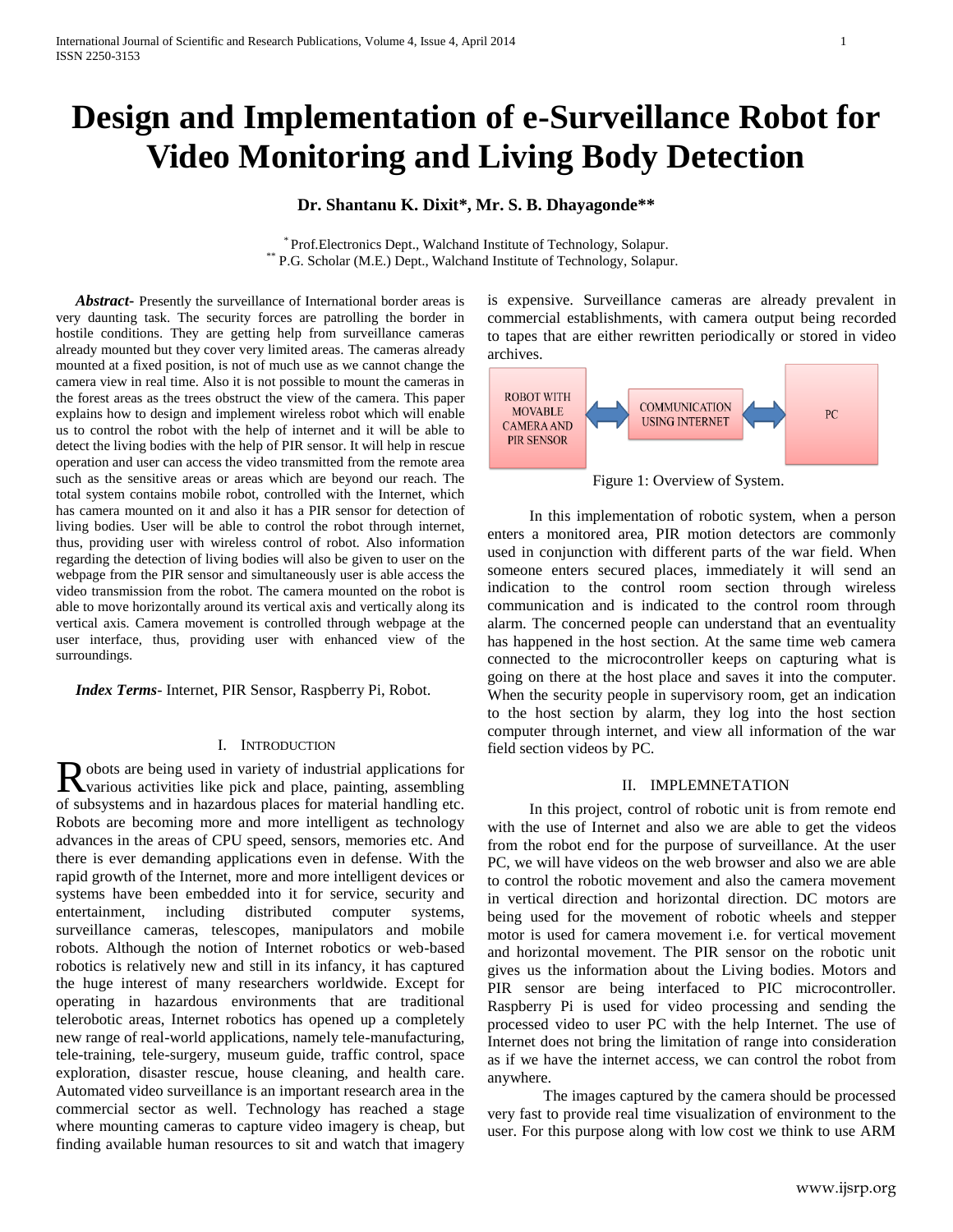based Processors. Some of the reasons for the proliferation of ARM-based processors include: low cost, low-to-very-low power consumption, decent processing power, and open development environment. The Raspberry Pi is a credit-card sized computer that plugs into your TV and a keyboard. It is a capable little computer which can be used in electronics projects, and for many of the things that your desktop PC does, like spreadsheets, wordprocessing and games. It also plays high-definition video. GPIO Header RCA Video 3.5mm Audio



HDMI CSI Camera Connector

Figure 2: Raspberry Pi Board.

Raspberry Pi has a strong processing capacity because of using the ARM11 architecture and Linux-based system. In terms of control and interface, it has 8 GPIO, 1 UART, 1 I2C and 1 SPI, which are basically meet the control requirement. There are simple and easy-used open source peripheral driver libraries.

The wheels of robot are controlled by DC motors and stepper motors are used for the movement of camera. The user controls it with the help of web browser, where it also shows the video streaming of the environment. At the robotic unit, PIC microcontroller is used for the control of DC motors and stepper motors.

PIR (Pyroelectric Passive Infrared) sensor is used for living body detection. Passive infrared sensor designed to pick up heat radiation of wave lengths in a band around 10 microns. It contains two active elements configured as balanced differential series opposed type. This results in good compensation of environmental temperature and excellent sensitivity for small changes of a spatial temperature pattern. Thermal signals far below one microwatt are sufficient to trigger a sufficient output voltage change.



Figure 3: Working of PIR Sensor.

If the active elements of the PIR sensor are exposed to a change in the surrounding temperature field, electrical charges are separated within the sensor elements. The voltage across the sensors controls a J-FET source follower impedance converter and thus modulates the output current of the PIR detector.

## III. BLOCK DIAGRAM

Robotic unit is consisting of PIR sensor and camera which is movable around its axis and also vertically. PIC16F877 is used for controlling the dc motors which used for robot wheels and also for the camera movement. PIC16F877 is also used for collecting data from the PIR sensor for detection of living body. Raspberry Pi is used for video processing and sending the video to the user through the internet. MAX232IC is used for communication between PIC16F877(Microcontroller) and Raspberry Pi(ARM Processor). Motor driving circuits are used for operating motors. LCD screen is used for the testing purpose i.e. to test the communication between hand unit and robotic unit.



Figure 4: Block Diagram of Robotic Unit.

User unit consists of a PC with internet connection. HTML page is designed having options of controlling the dc motors and stepper motors. It shows the live video streaming of the environment. Also there is provision of alerting the User when PIR sensor detects any living body around the robot.



Figure 5: User Unit.

User unit communicates with robotic unit with the help of Internet which is provided by the WiFi dongle connected to Raspberry Pi.